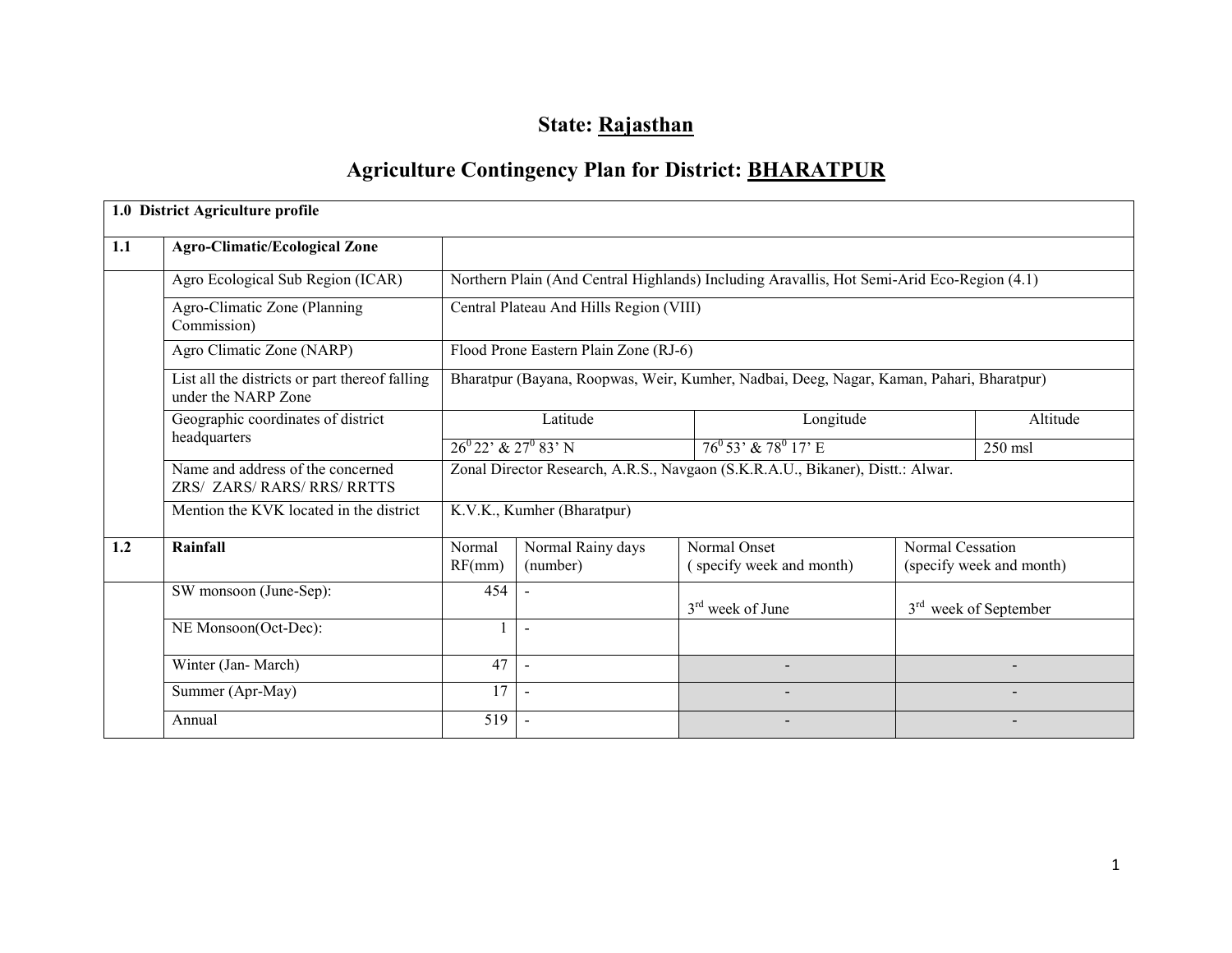| 1.3 | Land use                | Geographical | Cultivable | Forest | Land under       | Permanent | Cultivable | Land   | Barren and   | Current | Other   |
|-----|-------------------------|--------------|------------|--------|------------------|-----------|------------|--------|--------------|---------|---------|
|     | pattern of the          | area         | area       | area   | non-             | pastures  | wasteland  | under  | uncultivable | fallows | fallows |
|     | district (latest        |              |            |        | agricultural use |           |            | Misc.  | land         |         |         |
|     | statistics)             |              |            |        |                  |           |            | tree   |              |         |         |
|     |                         |              |            |        |                  |           |            | crops  |              |         |         |
|     |                         |              |            |        |                  |           |            | and    |              |         |         |
|     |                         |              |            |        |                  |           |            | groves |              |         |         |
|     | Area $(900 \text{ ha})$ | 507.073      | 393.638    | 33.645 | 29.933           | 7.737     | 2975       | .194   | 21.505       | 8.999   | 8.447   |
|     |                         |              |            |        |                  |           |            |        |              |         |         |

| 1,4 | Major Soils (common names like red<br>sandy loam deep soils (etc.,)*              | Area ('000 ha)           | Percent (%) of total |
|-----|-----------------------------------------------------------------------------------|--------------------------|----------------------|
|     | Medium Brown Loamy                                                                |                          | 44.38                |
|     | Deep Brown Loamy                                                                  |                          | 39.70                |
|     | Deep Dark Brown Sandy                                                             | $\overline{\phantom{0}}$ | 6.80                 |
|     | Red gravelly loam hilly soils                                                     |                          | 5.77                 |
|     | 5. Deep Black Clayey, Deep Brown Clayey,<br>Shallow Yellowish brown Gravelly loam |                          |                      |
|     | Others (specify):                                                                 |                          |                      |

\* mention colour, depth and texture (heavy, light, sandy, loamy, clayey etc) and give vernacular name, if any, in brackets

| 1.5 | <b>Agricultural land use</b> | Area $('000 ha)$ | Cropping intensity $\%$ |
|-----|------------------------------|------------------|-------------------------|
|     | Net sown area                | 393.638          | 146                     |
|     | Area sown more than once     | 180.741          |                         |
|     | Gross cropped area           | 574.379          |                         |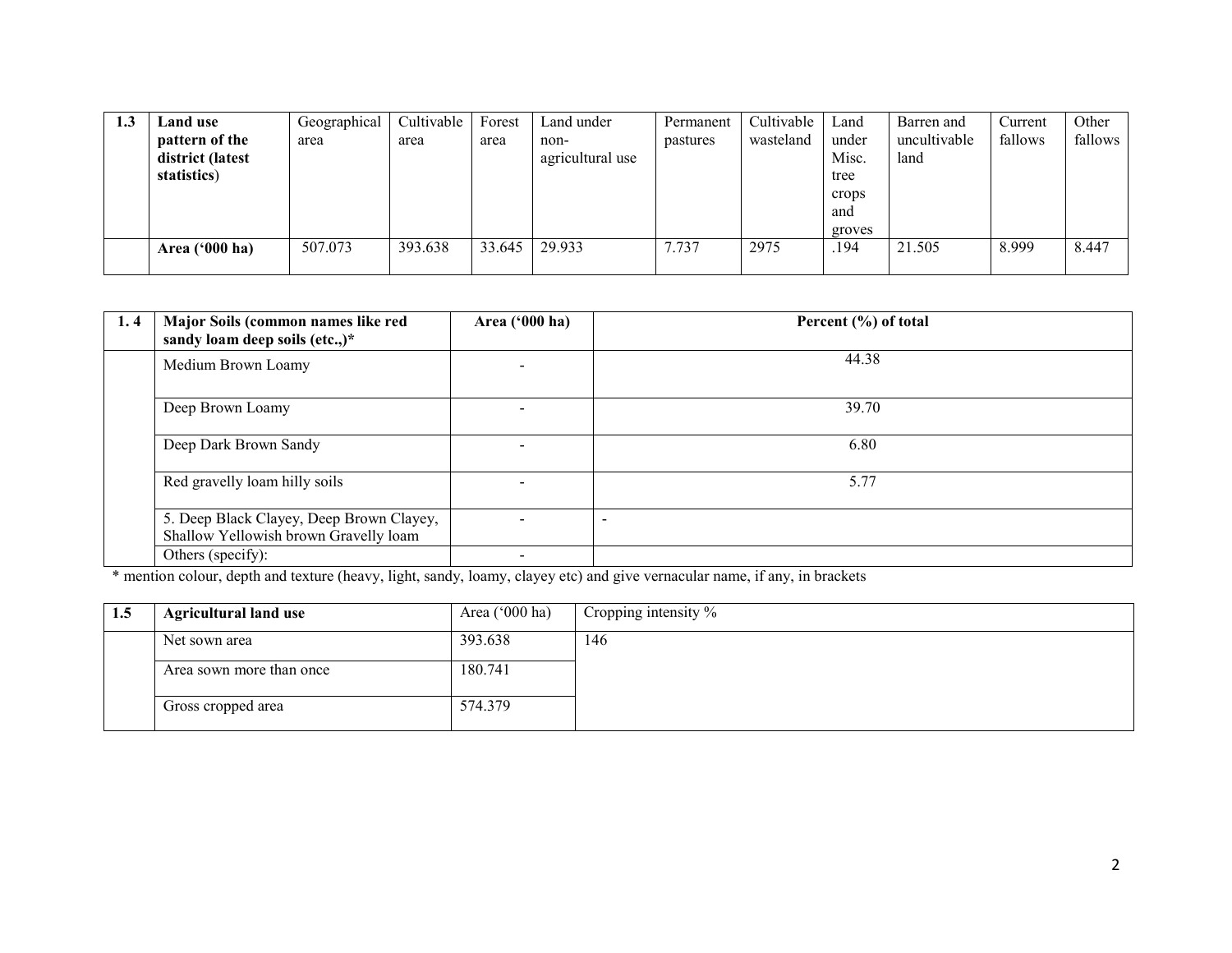| 1.6 | Irrigation                                                                                                 | Area ('000 ha)                 |                |                                                                                                   |
|-----|------------------------------------------------------------------------------------------------------------|--------------------------------|----------------|---------------------------------------------------------------------------------------------------|
|     | Net irrigated area                                                                                         | 327.563                        |                |                                                                                                   |
|     | Gross irrigated area                                                                                       | 330.995                        |                |                                                                                                   |
|     | Rainfed area                                                                                               | 243.384                        |                |                                                                                                   |
|     | <b>Sources of Irrigation</b>                                                                               | Number                         | Area ('000 ha) | Percentage of total irrigated area                                                                |
|     | Canals                                                                                                     | $\overline{0}$                 | $\mathbf{0}$   |                                                                                                   |
|     | Tanks                                                                                                      | $\overline{0}$                 | $\theta$       |                                                                                                   |
|     | Open wells                                                                                                 | 9246                           | 6.546          |                                                                                                   |
|     | Bore wells                                                                                                 | 35289                          | 322.909        | 97.53                                                                                             |
|     | Lift irrigation schemes                                                                                    |                                |                | 2.0                                                                                               |
|     | Micro-irrigation                                                                                           |                                |                |                                                                                                   |
|     | Other sources (please specify)                                                                             | $\overline{\phantom{0}}$       |                |                                                                                                   |
|     | <b>Total Irrigated Area</b>                                                                                | 330.995                        |                |                                                                                                   |
|     | Pump sets                                                                                                  | 42667                          |                |                                                                                                   |
|     | No. of Tractors                                                                                            |                                |                |                                                                                                   |
|     | Groundwater availability and use* (Data<br>source: State/Central Ground water<br><b>Department /Board)</b> | No. of blocks/<br>Tehsils (10) | $(\%)$ area    | Quality of water (specify the problem<br>such as high levels of arsenic,<br>fluoride, saline etc) |
|     | Over exploited                                                                                             | 7                              | 70             | Sodic, fluoride                                                                                   |
|     | Critical                                                                                                   | 3                              | 30             |                                                                                                   |
|     | Semi-critical                                                                                              |                                | -              |                                                                                                   |
|     | Safe                                                                                                       | $\overline{a}$                 | $\overline{a}$ |                                                                                                   |
|     | Wastewater availability and use                                                                            | $\overline{a}$                 | $\overline{a}$ |                                                                                                   |
|     | Ground water quality                                                                                       |                                |                |                                                                                                   |
|     | *over-exploited: groundwater utilization > 100%; critical: 90-100%; semi-critical: 70-90%; safe: <70%      |                                |                |                                                                                                   |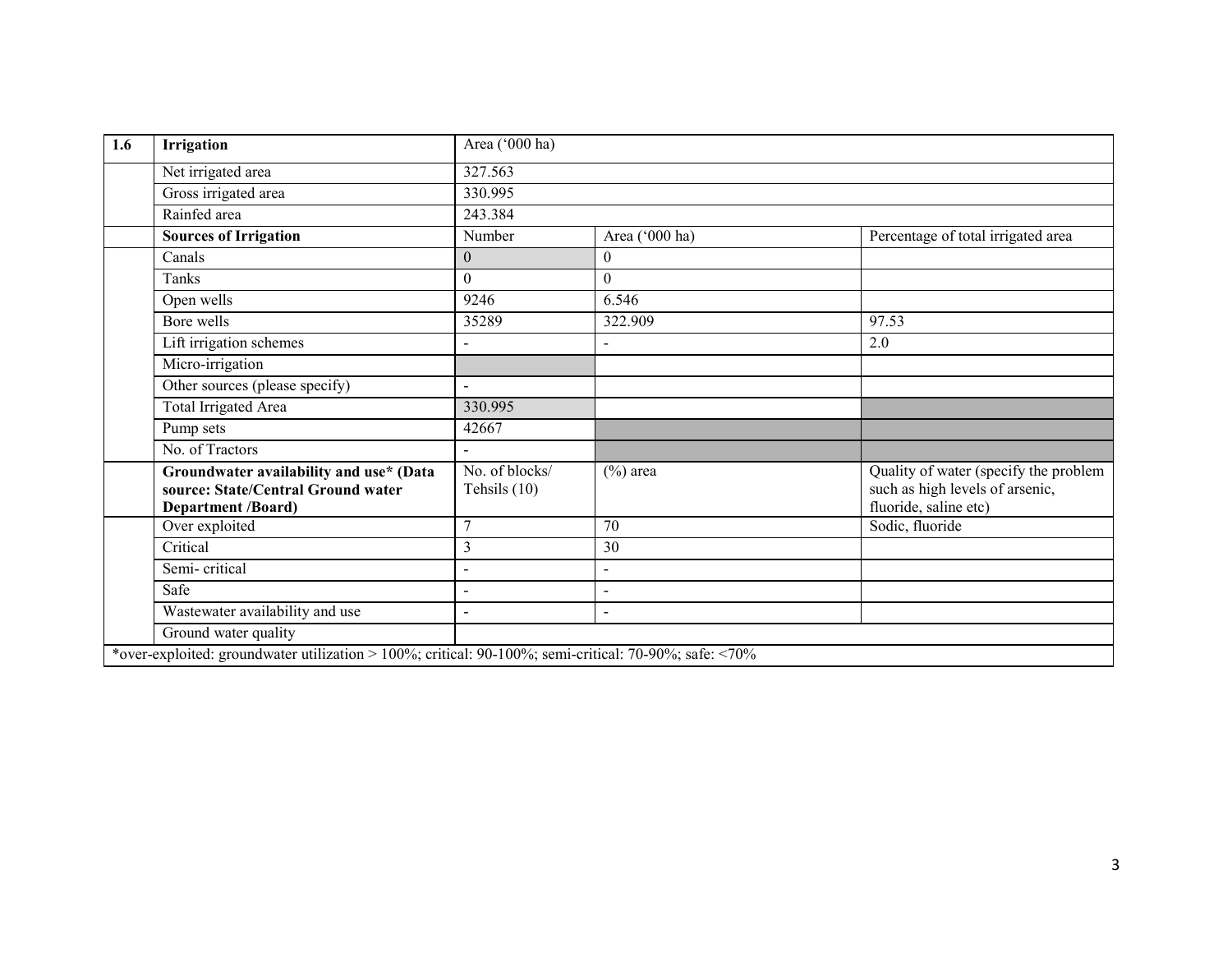| 1.7 | <b>Major field crops</b><br>cultivated | Area ('000 ha)   |                          |              |         |           |                |               |                |  |
|-----|----------------------------------------|------------------|--------------------------|--------------|---------|-----------|----------------|---------------|----------------|--|
|     |                                        |                  | <b>Kharif</b>            |              | Rabi    |           |                |               |                |  |
|     |                                        | <b>Irrigated</b> | Rainfed                  | <b>Total</b> | Crop    | Irrigated | Rainfed        | <b>Summer</b> | Grand<br>total |  |
|     | Bajra                                  | $\mathbf{0}$     | 100.146                  |              | Wheat   | 133.758   | $\blacksquare$ |               |                |  |
|     | Guar                                   | $\overline{0}$   | 0.257                    |              | Barley  | 3.592     |                |               |                |  |
|     | Til                                    | $\mathbf{0}$     | 2.035                    |              | Gram    | 1.059     | 6.176          |               |                |  |
|     | Cotton                                 | 0.125            | $\overline{\phantom{0}}$ |              | Mustard | 189.708   | 223.223        |               |                |  |
|     | Arhar                                  | $\mathbf{0}$     | 0.257                    |              |         |           |                |               |                |  |
|     | Groundnut                              | 0.016            | ۰.                       |              |         |           |                |               |                |  |

| 1.7 | Area under major field crops & horticulture (as per latest figures) (Specify year - 2008-09) final estimates |  |  |  |  |
|-----|--------------------------------------------------------------------------------------------------------------|--|--|--|--|
|-----|--------------------------------------------------------------------------------------------------------------|--|--|--|--|

| Horticulture crops -<br><b>Fruits</b>     | Area ('000 ha) |                  |                |  |  |  |  |  |
|-------------------------------------------|----------------|------------------|----------------|--|--|--|--|--|
|                                           | <b>Total</b>   | <b>Irrigated</b> | Rainfed        |  |  |  |  |  |
| Horticulture crops -<br><b>Vegetables</b> | <b>Total</b>   | Irrigated        | Rainfed        |  |  |  |  |  |
| Onion                                     | 0.127          | 0.127            | Ξ.             |  |  |  |  |  |
| Potato                                    | 3.250          | 3.250            | $\blacksquare$ |  |  |  |  |  |
| Chilly                                    | 0.352          | 0.352            | ۰.             |  |  |  |  |  |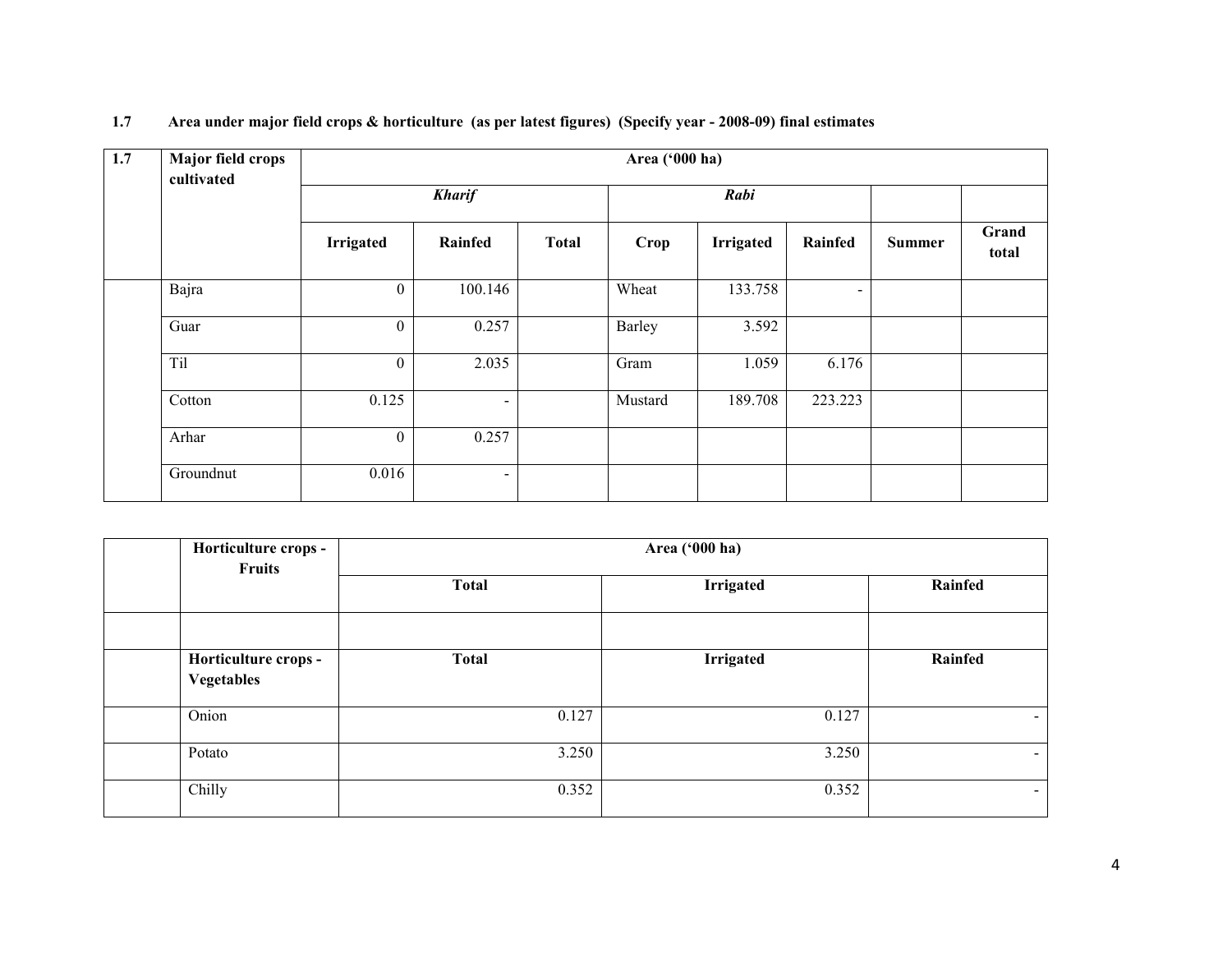| Pea                                    | 0.089                    | 0.089            | $\sim$                   |
|----------------------------------------|--------------------------|------------------|--------------------------|
| Coriander                              | 0.012                    | 0.012            | $\blacksquare$           |
| <b>Medicinal and</b><br>Aromatic crops | <b>Total</b>             | <b>Irrigated</b> | Rainfed                  |
| Methi                                  | 0.006                    | 0.006            | $\blacksquare$           |
| <b>Plantation crops</b>                | <b>Total</b>             | <b>Irrigated</b> | Rainfed                  |
| Eg., industrial<br>pulpwood crops etc. |                          |                  |                          |
| <b>Fodder crops</b>                    | <b>Total</b>             | <b>Irrigated</b> | Rainfed                  |
| Jowar                                  | $\blacksquare$           | $\sim$           | 42.653                   |
| <b>Total fodder crop</b><br>area       | $\overline{\phantom{a}}$ | $\blacksquare$   | $\overline{\phantom{a}}$ |
| <b>Grazing land</b>                    | $\blacksquare$           | $\blacksquare$   | $\blacksquare$           |
| Sericulture etc                        | $\blacksquare$           | $\blacksquare$   | $\blacksquare$           |
| Others (specify)                       | $\overline{\phantom{a}}$ | $\blacksquare$   | $\overline{\phantom{a}}$ |

| 1.8 | Livestock                                      | Male $(900)$ | Female ('000) | Total $(900)$ |
|-----|------------------------------------------------|--------------|---------------|---------------|
|     |                                                |              |               |               |
|     | Non descriptive Cattle (local low yielding)    |              |               | 114635        |
|     | Crossbred cattle                               |              |               | 11337         |
|     | Non descriptive Buffaloes (local low yielding) |              |               | 474653        |
|     | <b>Graded Buffaloes</b>                        |              |               | NA            |
|     | Goat                                           |              |               | 219206        |
|     | Sheep                                          |              |               | 81527         |
|     | Others (Camel, Pig, Yak etc.)                  |              |               | 26758         |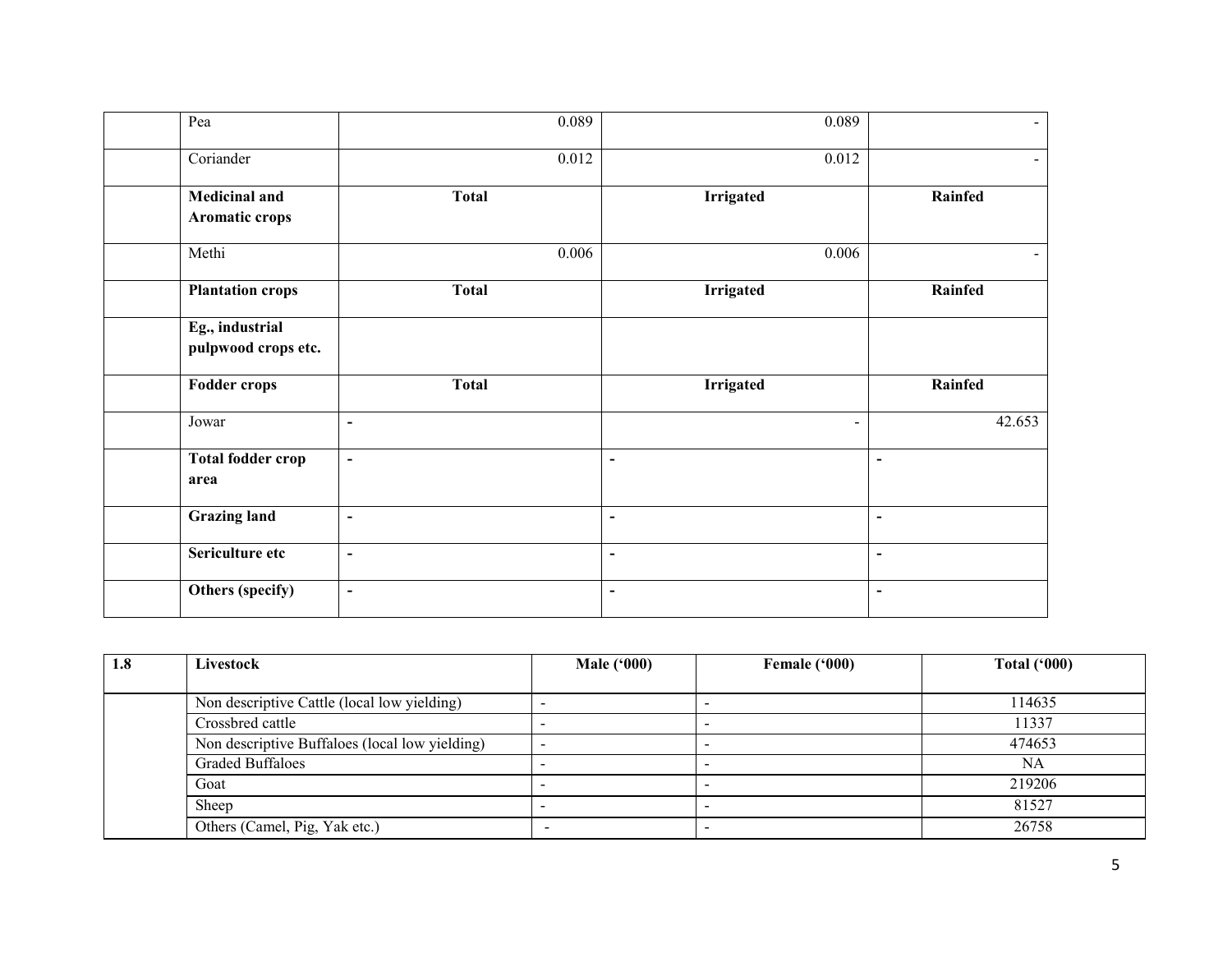|      | Commercial dairy farms (Number)                                |                  |                        |                          |                                               |                                                        |                                                |  |
|------|----------------------------------------------------------------|------------------|------------------------|--------------------------|-----------------------------------------------|--------------------------------------------------------|------------------------------------------------|--|
| 1.9  | Poultry                                                        |                  | No. of farms           |                          |                                               | Total No. of birds ('000)                              |                                                |  |
|      | Commercial                                                     |                  |                        | <b>NA</b>                |                                               |                                                        |                                                |  |
|      | Backyard                                                       |                  | $\blacksquare$         |                          |                                               |                                                        |                                                |  |
| 1.10 | <b>Fisheries (Data source: Chief Planning Officer)</b>         |                  |                        |                          |                                               |                                                        |                                                |  |
|      | A. Capture-NA                                                  |                  |                        |                          |                                               |                                                        |                                                |  |
|      | i) Marine (Data Source:<br>Fisheries Department)               | No. of fishermen | <b>Boats</b>           |                          |                                               | <b>Nets</b>                                            | <b>Storage facilities</b><br>(Ice plants etc.) |  |
|      |                                                                |                  | Mechanized             | Non-<br>mechanized       | Mechanized<br>(Trawl nets,<br>Gill nets)      | Non-mechanized<br>(Shore Seines,<br>Stake & trap nets) |                                                |  |
|      |                                                                |                  |                        |                          |                                               |                                                        |                                                |  |
|      |                                                                |                  | No. Farmer owned ponds | <b>No. of Reservoirs</b> |                                               | No. of village tanks                                   |                                                |  |
|      | ii) Inland (Data Source:<br>Fisheries Department)              |                  |                        |                          |                                               |                                                        |                                                |  |
|      | <b>B.</b> Culture                                              |                  |                        |                          |                                               |                                                        |                                                |  |
|      |                                                                |                  | Water Spread Area (ha) |                          | Yield (t/ha)<br><b>Production ('000 tons)</b> |                                                        |                                                |  |
|      | i) Brackish water (Data Source:<br>MPEDA/Fisheries Department) |                  |                        |                          |                                               |                                                        |                                                |  |
|      | ii) Fresh water (Data Source: Fisheries<br>Department)         |                  |                        |                          |                                               |                                                        |                                                |  |
|      | <b>Others</b>                                                  |                  |                        |                          |                                               |                                                        |                                                |  |

**1.11** Production and Productivity of major crops (Average of last 5 years: 2004, 05, 06, 07, 08; specify years)

| 1.11 | Name of crop                                                               | <b>Kharif</b>         |                         |                       | Rabi                    | <b>Summer</b>         |                         | <b>Total</b>          |                         | Crop                          |
|------|----------------------------------------------------------------------------|-----------------------|-------------------------|-----------------------|-------------------------|-----------------------|-------------------------|-----------------------|-------------------------|-------------------------------|
|      |                                                                            | Production<br>(000 t) | Productivity<br>(kg/ha) | Production<br>(000 t) | Productivity<br>(kg/ha) | Production<br>(000 t) | Productivity<br>(kg/ha) | Production<br>(000 t) | Productivity<br>(kg/ha) | residue as<br>fodder<br>(000) |
|      | tons)<br>Major Field crops (Crops to be identified based on total acreage) |                       |                         |                       |                         |                       |                         |                       |                         |                               |
|      |                                                                            |                       |                         |                       |                         |                       |                         |                       |                         |                               |
|      | Bajra                                                                      | 152.034               | 1460                    | 464.033               | 3422                    |                       |                         |                       |                         |                               |
|      |                                                                            |                       |                         | Wheat                 |                         |                       |                         |                       |                         |                               |
|      | Guar                                                                       | 4.250                 | 919                     | 10.147                | 2838                    |                       |                         |                       |                         |                               |
|      |                                                                            |                       |                         | Barley                |                         |                       |                         |                       |                         |                               |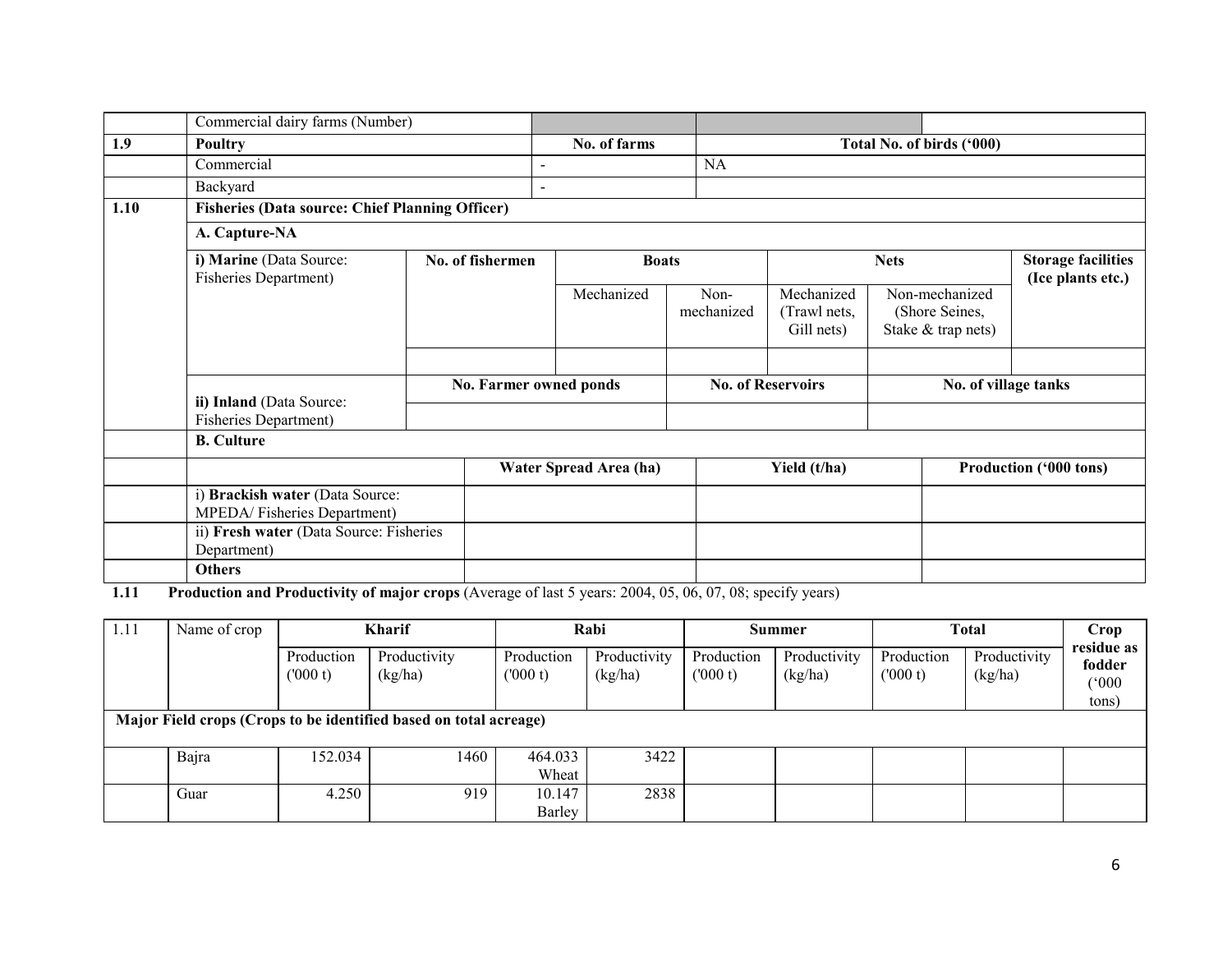|                                                                           | Til       | 0.715 | 434   | 7.873   | 1071 |  |  |  |  |  |
|---------------------------------------------------------------------------|-----------|-------|-------|---------|------|--|--|--|--|--|
|                                                                           |           |       |       | Gram    |      |  |  |  |  |  |
|                                                                           | Cotton    | 1698  | 308   | 282.687 | 1317 |  |  |  |  |  |
|                                                                           |           | Bales |       | Mustard |      |  |  |  |  |  |
|                                                                           | Arhar     | 0.105 | 0.795 |         |      |  |  |  |  |  |
| Others                                                                    | Groundnut | 0.035 | 1418  |         |      |  |  |  |  |  |
| Major Horticultural crops (Crops to be identified based on total acreage) |           |       |       |         |      |  |  |  |  |  |
|                                                                           | Methi     |       |       | 0.006   | 1200 |  |  |  |  |  |

| 1.12 | Sowing window for 5 major<br>field crops<br>(start and end of normal<br>sowing period) | Bajra                           | Guar                       | Wheat                          | <b>Barley</b>    | <b>Mustard</b>            |
|------|----------------------------------------------------------------------------------------|---------------------------------|----------------------------|--------------------------------|------------------|---------------------------|
|      | Kharif-Rainfed                                                                         | $2nd$ week of June – $2nd$ week | $2nd$ week of June – $2nd$ |                                |                  |                           |
|      |                                                                                        | of July                         | week of July               |                                |                  |                           |
|      | Kharif-Irrigated                                                                       | $2nd$ week of June – $2nd$ week | $2nd$ week of June – $2nd$ |                                |                  |                           |
|      |                                                                                        | of July                         | week of July               |                                |                  |                           |
|      | Rabi-Rainfed                                                                           |                                 |                            |                                | $1st$ week of    | $2nd$ week of             |
|      |                                                                                        |                                 |                            |                                | November- $30th$ | September- $2nd$ week     |
|      |                                                                                        |                                 |                            |                                | November         | of October                |
|      | Rabi-Irrigated                                                                         |                                 |                            | $2nd$ week of                  | $1st$ week of    | $2nd$ week of Oct.- $2nd$ |
|      |                                                                                        |                                 |                            | November $-3^{\text{rd}}$ week | November- $4th$  | week of November          |
|      |                                                                                        |                                 |                            | of December.                   | week of November |                           |

| 1.13 | What is the major contingency the district is prone to? (Tick mark) | Regular | Occasional | <b>None</b> |
|------|---------------------------------------------------------------------|---------|------------|-------------|
|      | Drought                                                             |         |            |             |
|      | Flood                                                               |         |            |             |
|      | Cyclone                                                             |         |            |             |
|      | Hail storm                                                          |         |            |             |
|      | Heat wave                                                           |         |            |             |
|      | Cold wave                                                           |         |            |             |
|      | Frost                                                               |         |            |             |
|      | Sea water intrusion                                                 |         |            |             |
|      | Pests and disease outbreak (specify)                                |         |            |             |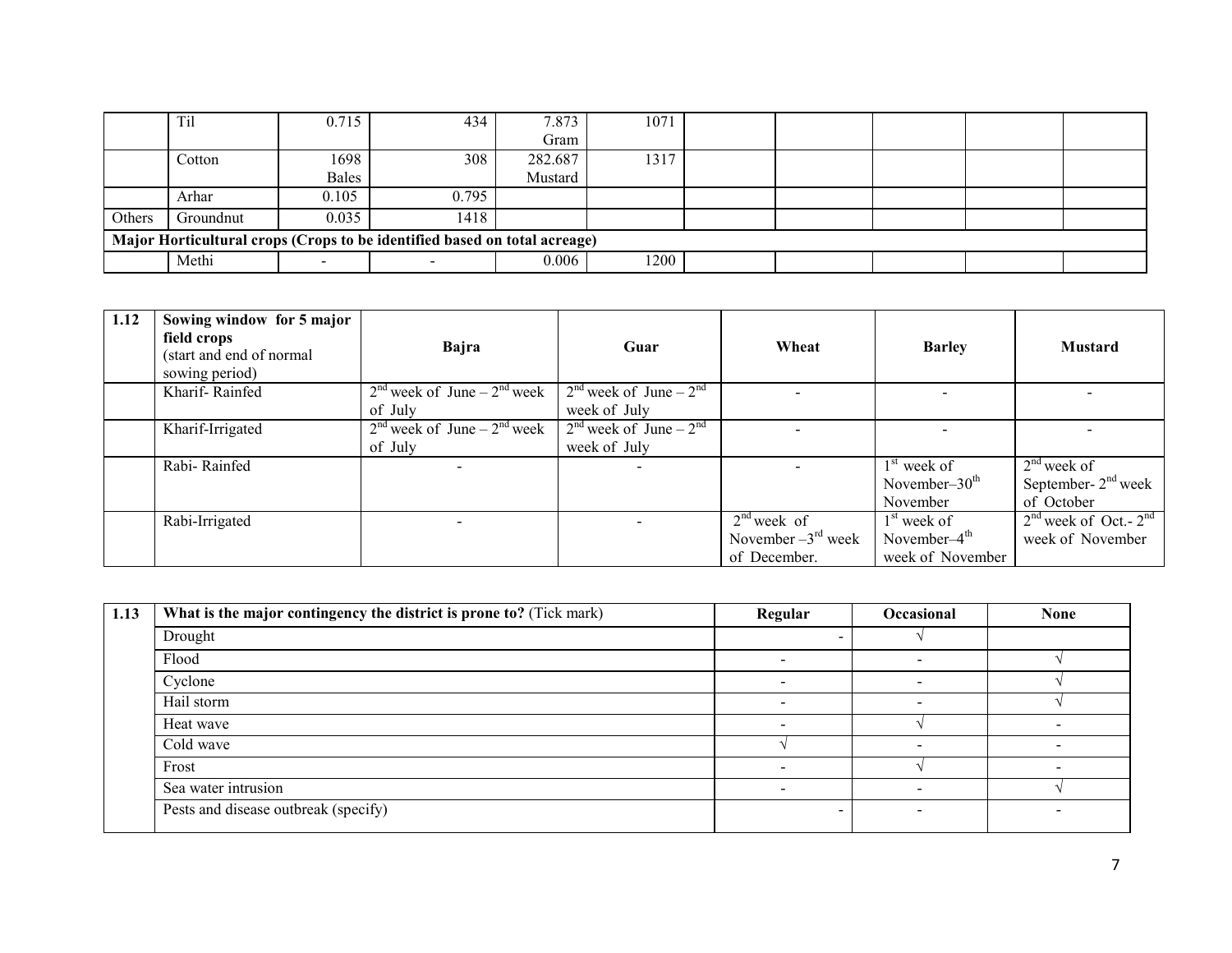| $\sim$<br>пe |  |  |
|--------------|--|--|

| l.14 | <b>Include Digital maps of</b><br>the district for | Location map of district within State as Annexure I | Enclosed: No  |
|------|----------------------------------------------------|-----------------------------------------------------|---------------|
|      |                                                    | Mean annual rainfall as Annexure 2                  | Enclosed: No  |
|      |                                                    | Soil map as Annexure 3                              | Enclosed: Yes |



Location map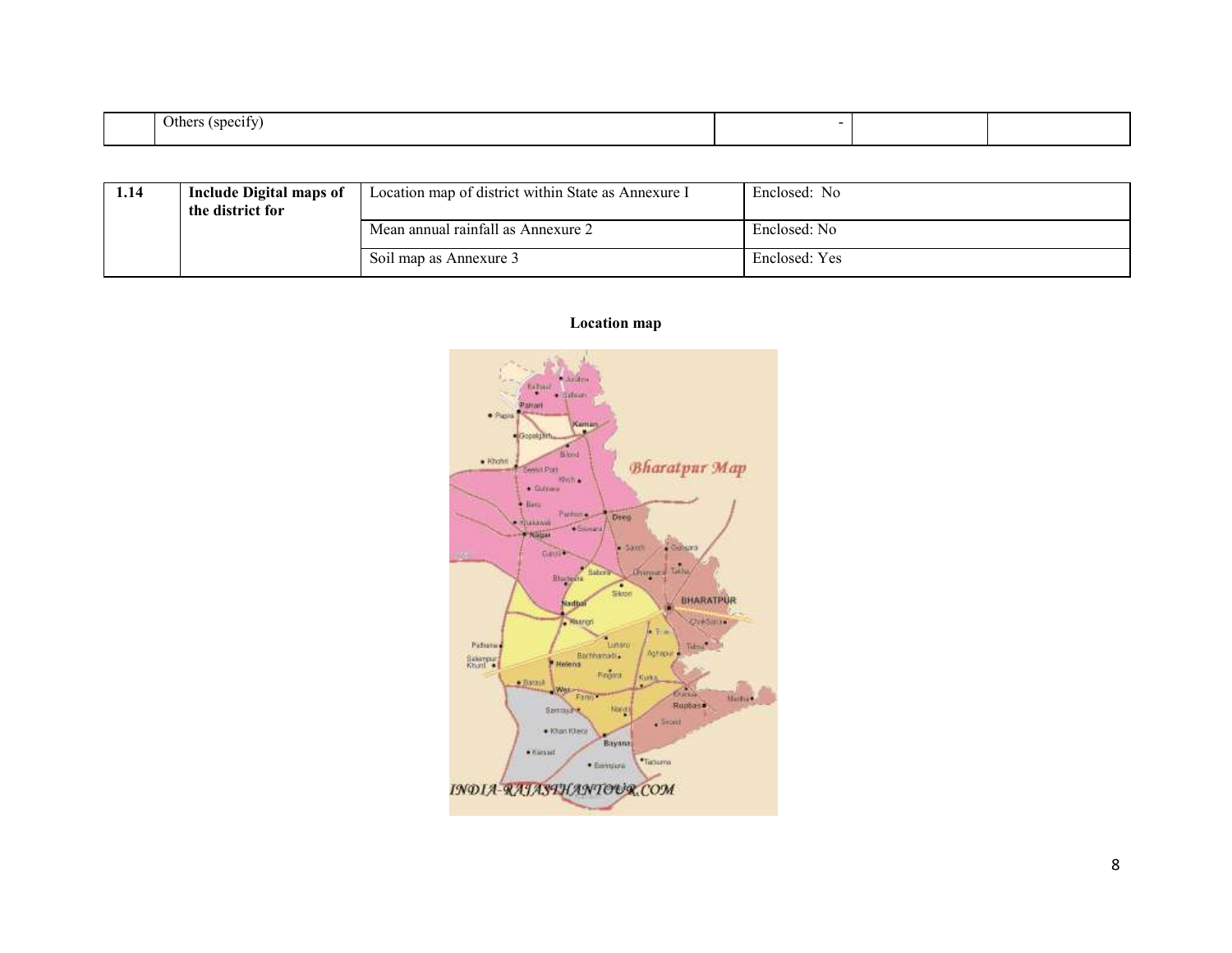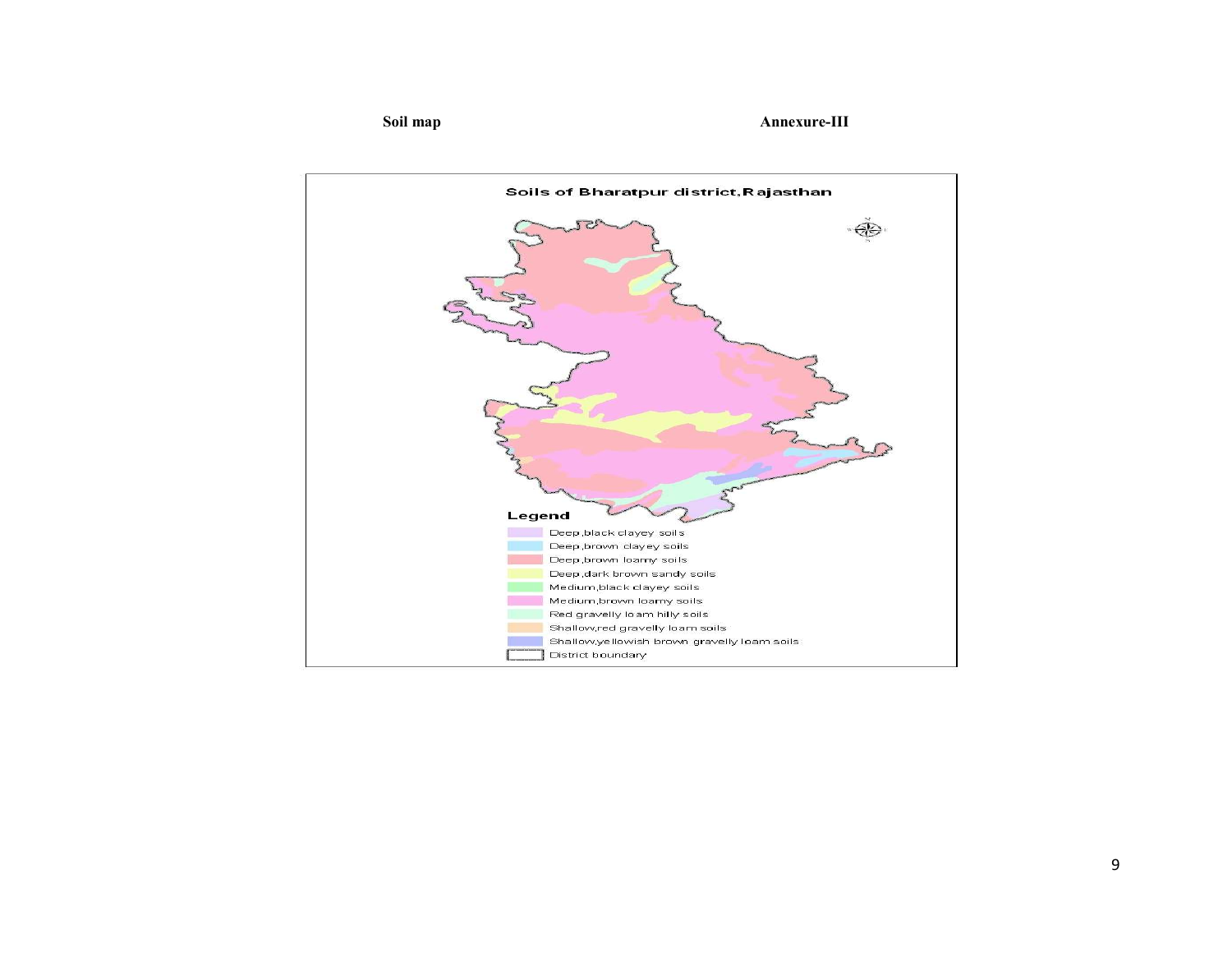#### 2.0 Strategies for weather related contingencies

## 2.1 Drought

#### 2.1.1 Rainfed situation

| <b>Condition</b>                                                  |                                                        |                                                      |                                                                                                                                                                                                                                      | <b>Suggested Contingency measures</b>                                                                                                                                                                       |                                                                                                                                                                                                                                                       |
|-------------------------------------------------------------------|--------------------------------------------------------|------------------------------------------------------|--------------------------------------------------------------------------------------------------------------------------------------------------------------------------------------------------------------------------------------|-------------------------------------------------------------------------------------------------------------------------------------------------------------------------------------------------------------|-------------------------------------------------------------------------------------------------------------------------------------------------------------------------------------------------------------------------------------------------------|
| <b>Early season</b><br>drought (delayed<br>onset)                 | <b>Major Farming</b><br>situation <sup>a</sup>         | <b>Normal Crop / Cropping</b><br>system <sup>b</sup> | Change in crop / cropping<br>system <sup>c</sup> including variety                                                                                                                                                                   | Agronomic measures <sup>d</sup>                                                                                                                                                                             | <b>Remarks</b> on<br>Implementation <sup>e</sup>                                                                                                                                                                                                      |
| Delay by 2 weeks<br>(Specify month)*<br>July 1 <sup>st</sup> week | 1.Rainfed<br>Medium brown<br>loamy soil<br>(high rain) | Bajra,/ Guar/ Til/Mustard,<br>/Wheat/Barley/ Gram,   | Bajra,/ Guar/ Til/Mustard,<br>/Wheat/Barley/ Gram,<br>Bajra-HHB-67, HHB-<br>94, ICMH-356, MH-169, HHB<br>60, RHB 30, ICTP 8203<br>Guar-RGC-486, 1003,<br>1017, 1002, 1091, 936, RGM<br>112<br>Til-RT-46, RT-125, RT-127,<br>$GT-1$ . | Wider spacing in<br>Bajra 45x45/30 cm,<br>thinning, inter culture<br>operation, weed<br>control at 25 DAS.<br>Inter cropping of<br>Bajra: Paired 2 rows of<br>Bajra at 30 cm & only<br>row of moong / guar. | Seed drill under<br>RKVY, supply of<br>seed through<br>RSSC, NSC,<br>Bio-fertilizers,<br>plain water<br>harvesting<br>structures, for<br>regular fodder<br>supply planting<br>of Ardu, subabul,<br>etc. at farmer &<br>village level.<br>Desilting of |

| Condition                                                        |                                                      |                                                   | <b>Suggested Contingency measures</b>                                                                 |                                                                                                                                        |                                                                                                      |  |
|------------------------------------------------------------------|------------------------------------------------------|---------------------------------------------------|-------------------------------------------------------------------------------------------------------|----------------------------------------------------------------------------------------------------------------------------------------|------------------------------------------------------------------------------------------------------|--|
| <b>Early season</b>                                              | <b>Major Farming</b>                                 | <b>Normal Crop/cropping</b>                       | Change in crop/cropping                                                                               | Agronomic measures <sup>d</sup>                                                                                                        | <b>Remarks</b> on                                                                                    |  |
| drought (delayed                                                 | situation <sup>a</sup>                               | system <sup>b</sup>                               | system <sup>c</sup> (short duration)                                                                  |                                                                                                                                        | Implementation <sup>e</sup>                                                                          |  |
| onset)                                                           |                                                      |                                                   |                                                                                                       |                                                                                                                                        |                                                                                                      |  |
| Delay by 4 weeks<br>(Specify month)<br>July $3^{\text{rd}}$ week | Rainfed<br>Medium brown<br>loamy soil<br>(high rain) | Bajra,/ Guar/ Til/Mustard,<br>/Wheat/Barley/ Gram | Guar-RGC-936, 1003, 1002,<br>1017.<br>Bajra-HHB-67, ICMH-<br>356, HHB-60, RHB-30,<br><b>ICTP-8203</b> | Prepare seed nursery<br>of bajra & transplant<br>in July end.<br>Inter cropping of<br>Bajra: Paired 2 rows of<br>Bajra at 30 cm & only | Seed drill under<br>RKVY, supply of<br>seed through<br>RSSC, NSC,<br>Bio-fertilizers,<br>plain water |  |
|                                                                  |                                                      |                                                   |                                                                                                       | row of moong / guar.                                                                                                                   | harvesting<br>structures, for                                                                        |  |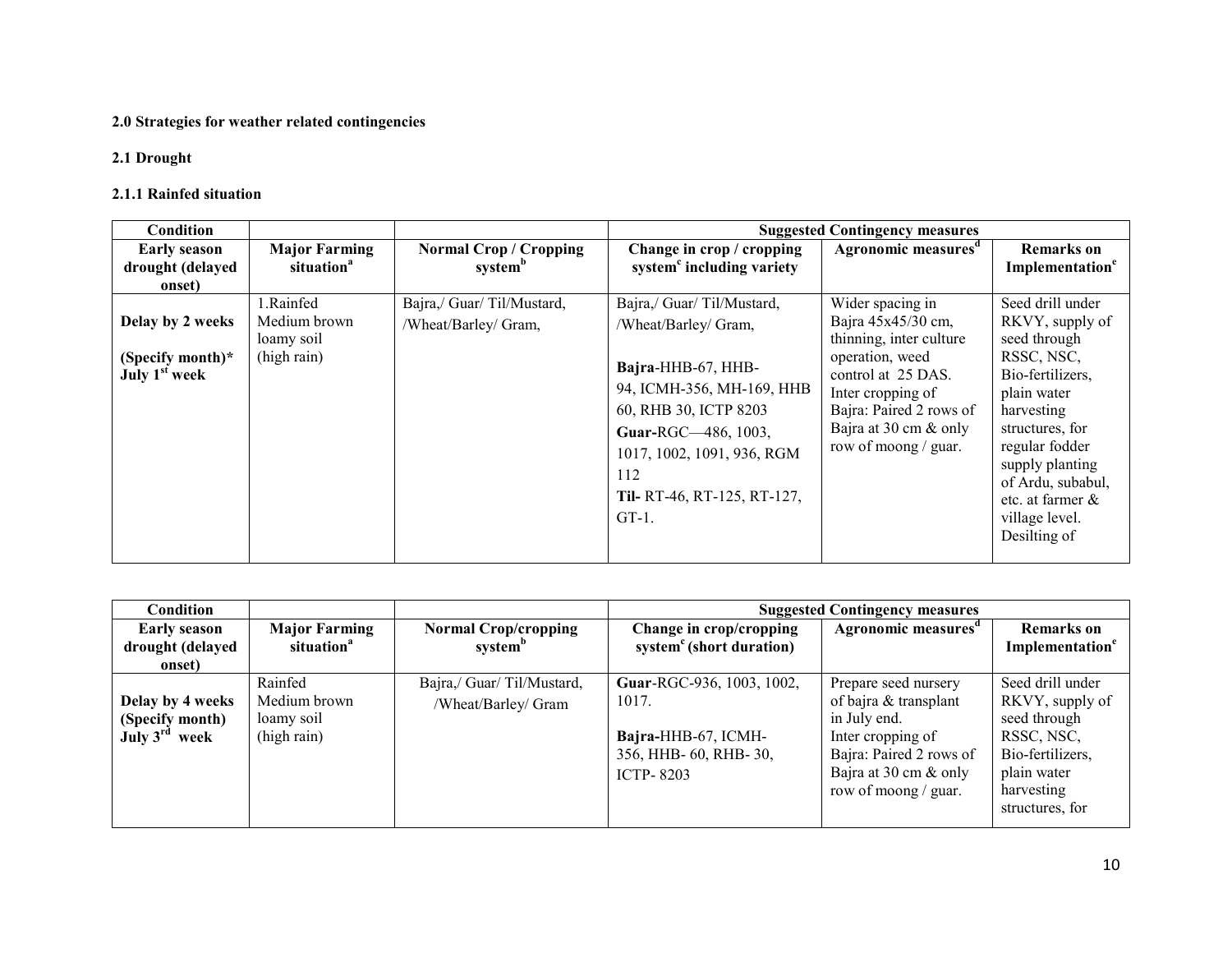| Rainfed<br>soil<br>(medium rain) | Deep brown loamy |  | regular fodder<br>supply planting<br>of Ardu, subabul,<br>etc. at farmer &<br>village level.<br>Desilting of<br>ponds to<br>increase their<br>capacity. |
|----------------------------------|------------------|--|---------------------------------------------------------------------------------------------------------------------------------------------------------|
|                                  |                  |  |                                                                                                                                                         |

| <b>Condition</b>                                                   |                                                                                                              |                                                    |                                                                                            | <b>Suggested Contingency measures</b>                  |                                                  |
|--------------------------------------------------------------------|--------------------------------------------------------------------------------------------------------------|----------------------------------------------------|--------------------------------------------------------------------------------------------|--------------------------------------------------------|--------------------------------------------------|
| <b>Early season</b><br>drought (delayed<br>onset)                  | <b>Major Farming</b><br>situation <sup>a</sup>                                                               | <b>Normal Crop/cropping</b><br>system <sup>o</sup> | Change in crop/cropping<br>system                                                          | Agronomic measures <sup>d</sup>                        | <b>Remarks</b> on<br>Implementation <sup>e</sup> |
| Delay by 6 weeks<br>(Specify month)<br>August 1 <sup>st</sup> week | Rainfed<br>Medium brown<br>loamy soil<br>(high rain)<br>Rainfed<br>Deep brown loamy<br>soil<br>(medium rain) | Bajra,/ Guar/ Til/Mustard,<br>/Wheat/Barley/ Gram  | Bajra, Jowar for fodder<br>Purpose.<br>Use short duration varieties<br>Guar-green manuring | Increase seed rate,<br>Adequate nutrient<br>management | Supply of seed /<br>through RSSC,<br>NSC.        |

| Condition                                          |                                                      |                                                    | <b>Suggested Contingency measures</b>  |                    |                                     |  |
|----------------------------------------------------|------------------------------------------------------|----------------------------------------------------|----------------------------------------|--------------------|-------------------------------------|--|
| <b>Early season</b><br>drought (delayed<br>onset)  | <b>Major Farming</b><br>situation <sup>a</sup>       | <b>Normal Crop/cropping</b><br>system <sup>b</sup> | Change in crop/cropping<br>system      | Agronomic measures | <b>Remarks</b> on<br>Implementation |  |
| Delay by 8 weeks<br>(Specify month)<br><b>N.A.</b> | Rainfed<br>Medium brown<br>loamy soil<br>(high rain) | Bajra,/ Guar/ Til/Mustard,<br>/Wheat/Barley/ Gram  | Prepare land for rainfed rabi<br>crops |                    |                                     |  |
| August 4 <sup>th t</sup> week                      |                                                      |                                                    |                                        |                    |                                     |  |
| <b>Situation did not</b>                           |                                                      |                                                    |                                        |                    |                                     |  |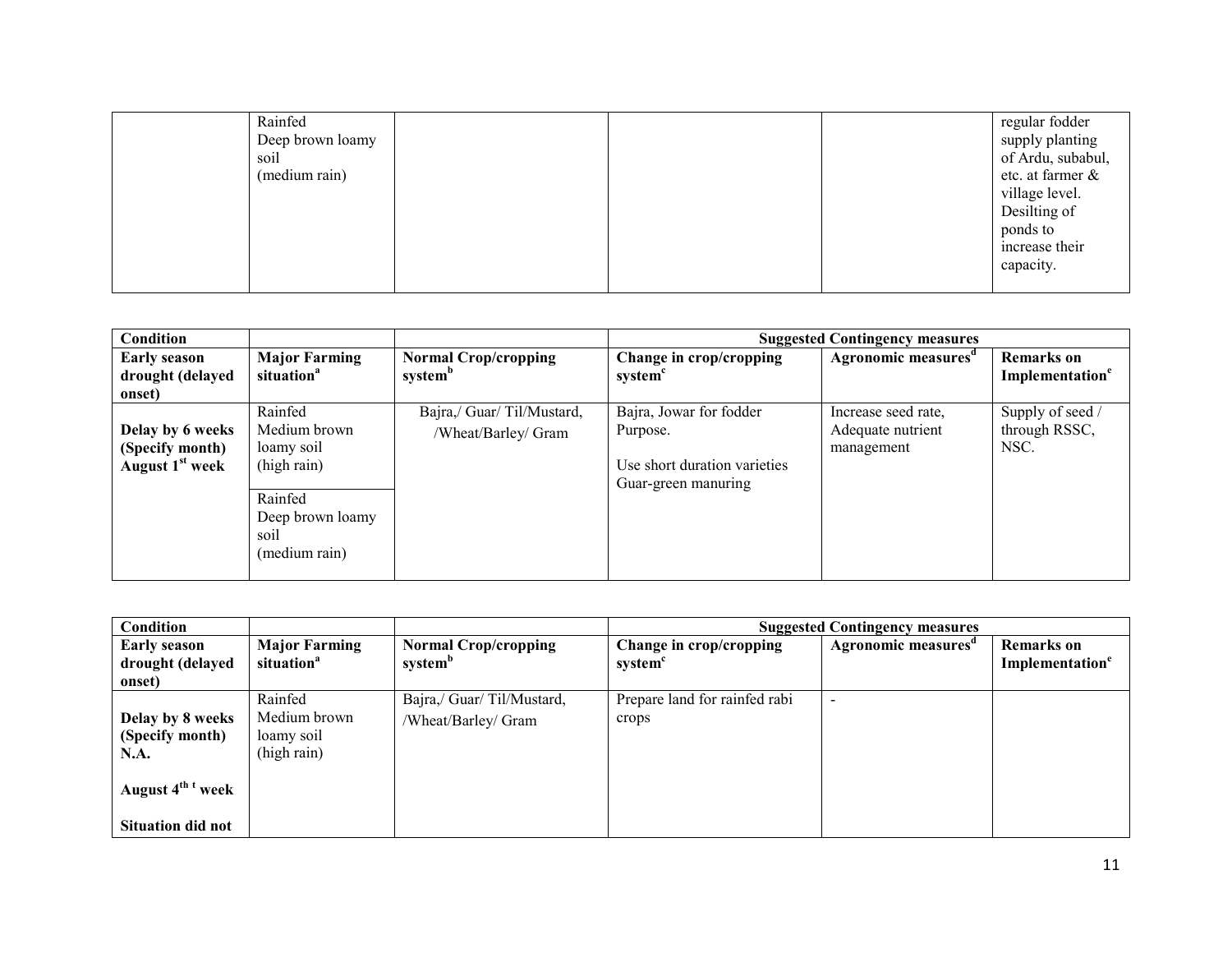| arise in last 20 |  |  |  |
|------------------|--|--|--|
| years            |  |  |  |
|                  |  |  |  |

| Condition           |                        |                             | <b>Suggested Contingency measures</b> |                       |                             |  |
|---------------------|------------------------|-----------------------------|---------------------------------------|-----------------------|-----------------------------|--|
| Early season        | <b>Major Farming</b>   | <b>Normal Crop/cropping</b> | Crop management <sup>c</sup>          | Soil nutrient &       | <b>Remarks</b> on           |  |
| drought (Normal     | situation <sup>a</sup> | system <sup>o</sup>         |                                       | moisture conservation | Implementation <sup>e</sup> |  |
| onset)              |                        |                             |                                       | measues"              |                             |  |
| <b>Normal onset</b> | Rainfed                | Bajra,/ Guar/ Til/Mustard,  | Thinning, weeding, gap                | Mulching.             | Supply of                   |  |
| followed by 15-20   | Medium brown           | /Wheat/Barley/ Gram         | filling of thinned plants.            |                       | Weedicides under            |  |
| days dry spell      | loamy soil             |                             | Resowing, if necessary.               |                       | RKVY. Supply of             |  |
| after sowing        | (high rain)            |                             | Only short duration                   |                       | intercultural               |  |
| leading to poor     |                        |                             | Varieties.                            |                       | Implements.                 |  |
| germination/crop    |                        |                             |                                       |                       |                             |  |
| stand etc.          |                        |                             |                                       |                       |                             |  |

| Condition            |                        |                             | <b>Suggested Contingency measures</b> |                       |                             |
|----------------------|------------------------|-----------------------------|---------------------------------------|-----------------------|-----------------------------|
| Mid season           | <b>Major Farming</b>   | <b>Normal Crop/cropping</b> | Crop management $c$                   | Soil nutrient &       | <b>Remarks</b> on           |
| drought (long dry    | situation <sup>a</sup> | system <sup>b</sup>         |                                       | moisture conservation | Implementation <sup>e</sup> |
| spell, consecutive 2 |                        |                             |                                       | measures              |                             |
| weeks rainless       |                        |                             |                                       |                       |                             |
| $($ >2.5 mm) period) |                        |                             |                                       |                       |                             |
|                      | Rainfed                | Bajra,/ Guar/ Til/Mustard,  | Life saving irrigation,               |                       | Supply of                   |
| At vegetative stage  | Medium brown           | /Wheat/Barley/ Gram         | Thinning, weeding.                    |                       | interculture                |
|                      | loamy soil             |                             | Spraying of                           |                       | implements                  |
|                      | (high rain)            |                             | thiourea in bajra, guar, etc.         |                       | through RKVY.               |
|                      | Rainfed                |                             |                                       |                       |                             |
|                      | Deep brown loamy       |                             |                                       |                       |                             |
|                      | soil                   |                             |                                       |                       |                             |
|                      | (medium rain)          |                             |                                       |                       |                             |
|                      |                        |                             |                                       |                       |                             |

| Condition         |                        |                             | <b>Suggested Contingency measures</b> |                       |                   |
|-------------------|------------------------|-----------------------------|---------------------------------------|-----------------------|-------------------|
| Mid season        | <b>Major Farming</b>   | <b>Normal Crop/cropping</b> | rop management                        | Soil nutrient &       | <b>Remarks</b> on |
| drought (long dry | situation <sup>a</sup> | system'                     |                                       | moisture conservation | Implementation    |
| spell)            |                        |                             |                                       | measures              |                   |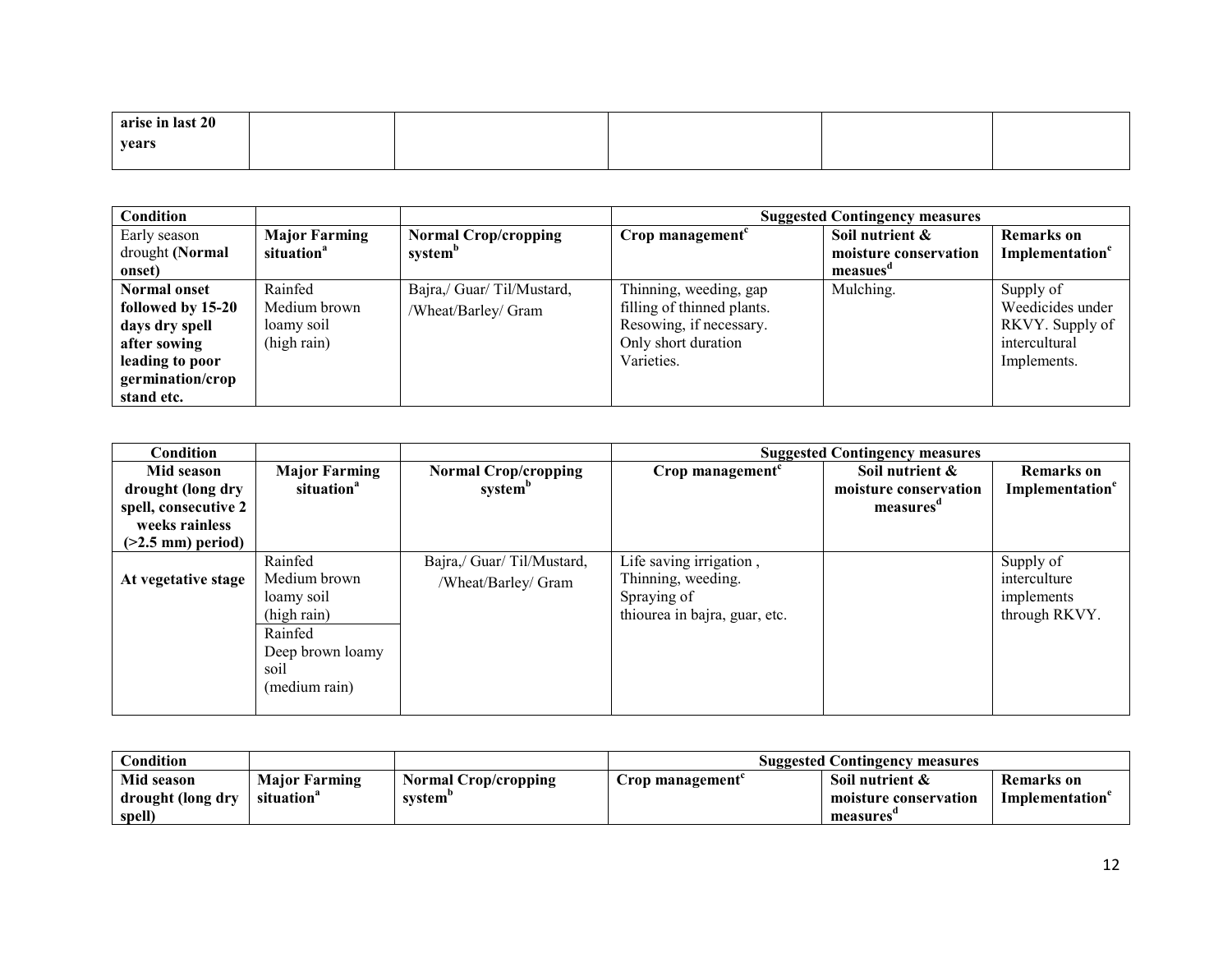| At flowering/  | Rainfed<br>Medium brown                                                           | Bajra,/ Guar/ Til/Mustard,<br>/Wheat/Barley/ Gram | Life sowing irrigation, spray<br>of 0.1% thiourea + 0.2%,                     | Mulching. | Supply of<br>interculture   |
|----------------|-----------------------------------------------------------------------------------|---------------------------------------------------|-------------------------------------------------------------------------------|-----------|-----------------------------|
| fruiting stage | loamy soil<br>(high rain)<br>Rainfed<br>Deep brown loamy<br>soil<br>(medium rain) |                                                   | FeSO <sub>4</sub> 0.5%, K <sub>2</sub> SO <sub>4</sub> / KCI +<br>$1\%$ urea. |           | implements<br>through RKVY. |

| Condition                                    |                                                      |                                                    | <b>Suggested Contingency measures</b>                                                  |                                                                                                      |                                                          |
|----------------------------------------------|------------------------------------------------------|----------------------------------------------------|----------------------------------------------------------------------------------------|------------------------------------------------------------------------------------------------------|----------------------------------------------------------|
| <b>Terminal drought</b><br>(Early withdrawal | <b>Major Farming</b><br>situation <sup>a</sup>       | <b>Normal Crop/cropping</b><br>system <sup>b</sup> | Crop management <sup>c</sup>                                                           | Rabi Crop planning <sup>a</sup>                                                                      | <b>Remarks</b> on<br>Implementation <sup>e</sup>         |
| of monsoon)                                  |                                                      |                                                    |                                                                                        |                                                                                                      |                                                          |
|                                              | Rainfed<br>Medium brown<br>loamy soil<br>(high rain) | Bajra,/ Guar/ Til/Mustard,<br>/Wheat/Barley/ Gram  | Life saving irrigation,<br>harvest the crop for fodder<br>purpose.<br>Weed free field. | prepare the field<br>followed by soil<br>planking to conserve<br>moisture for rabi<br>rainfed crops. | Supply of<br>interculture<br>implements<br>through RKVY. |
|                                              | Rainfed<br>Deep brown loamy<br>soil<br>(medium rain) |                                                    |                                                                                        |                                                                                                      |                                                          |

## 2.1.2 Drought - Irrigated situation : N.A.

| Condition                   |                                                |                                                    | <b>Suggested Contingency measures</b> |                     |                                                  |
|-----------------------------|------------------------------------------------|----------------------------------------------------|---------------------------------------|---------------------|--------------------------------------------------|
|                             | <b>Major Farming</b><br>situation <sup>1</sup> | <b>Normal Crop/cropping</b><br>system <sup>s</sup> | Change in crop/cropping<br>system"    | Agronomic measures' | <b>Remarks</b> on<br>Implementation <sup>J</sup> |
| Delayed release of water in |                                                |                                                    |                                       |                     |                                                  |
| canals due to low rainfall  |                                                |                                                    |                                       |                     |                                                  |
| Limited release of water in |                                                |                                                    |                                       |                     |                                                  |
| canals due to low rainfall  |                                                |                                                    |                                       |                     |                                                  |
| Non release of water in     |                                                |                                                    |                                       |                     |                                                  |
| canals under delayed onset  |                                                |                                                    |                                       |                     |                                                  |
| of monsoon in catchment     |                                                |                                                    |                                       |                     |                                                  |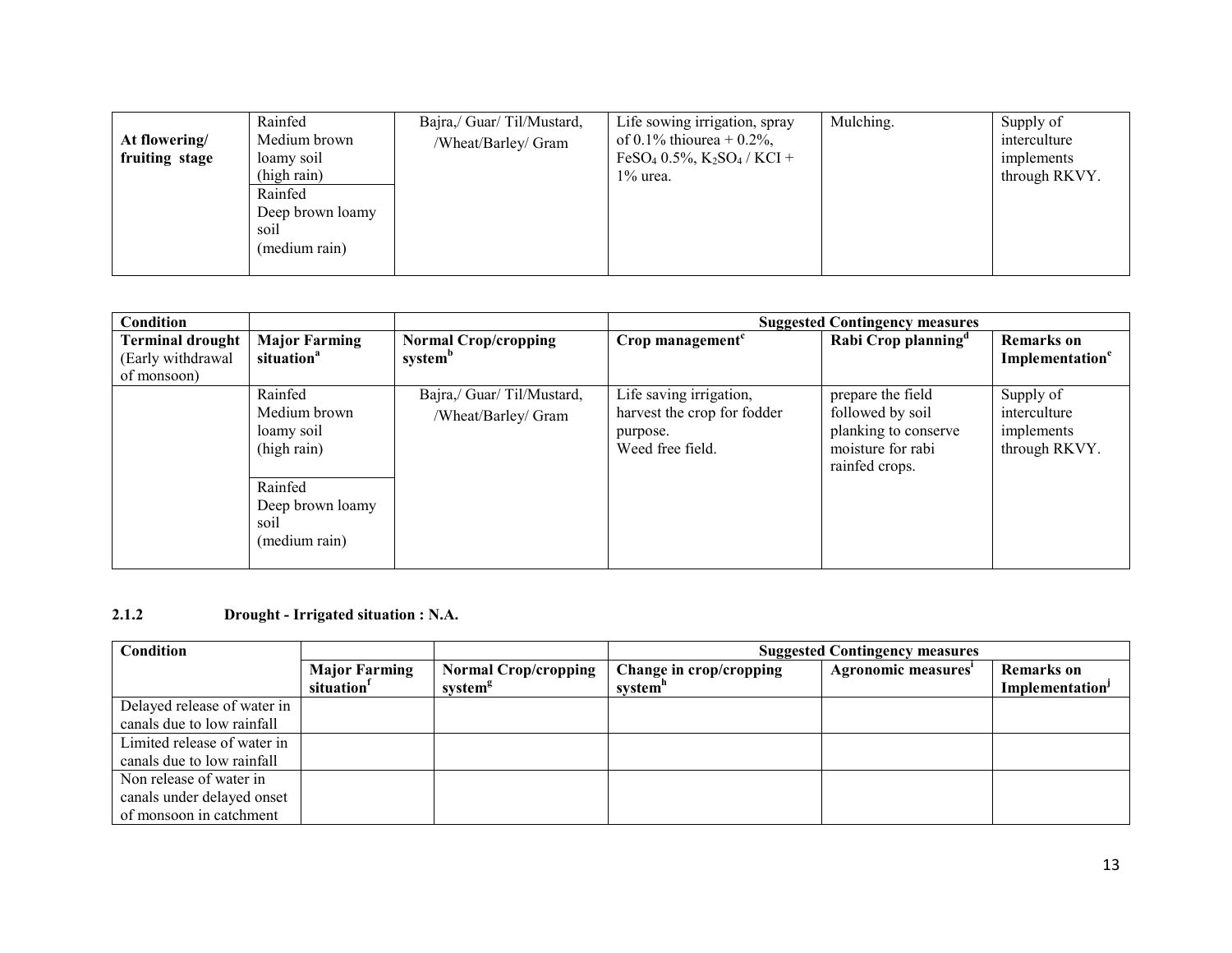| Condition                                                                     |                                                |                                                    | <b>Suggested Contingency measures</b>             |                                                        |                                                  |
|-------------------------------------------------------------------------------|------------------------------------------------|----------------------------------------------------|---------------------------------------------------|--------------------------------------------------------|--------------------------------------------------|
|                                                                               | <b>Major Farming</b><br>situation <sup>1</sup> | <b>Normal Crop/cropping</b><br>system <sup>g</sup> | Change in crop/cropping<br>system"                | Agronomic measures'                                    | <b>Remarks</b> on<br>Implementation <sup>J</sup> |
| Lack of inflows into tanks<br>due to insufficient/delayed<br>onset of monsoon |                                                |                                                    |                                                   |                                                        |                                                  |
| Insufficient groundwater<br>recharge due to low rainfall                      | Tube well<br>sandy loam                        | Cotton                                             | Vegetables tomato, chilly,<br>brinjal, cucurbits. | Limited irrigation,<br>irrigation drip /<br>sprinkler. | Supply of<br>interculture<br>implements          |

#### 2.2 Unusual rains (untimely, unseasonal etc) (for both rainfed and irrigated situations)

| Condition                                                                   | <b>Suggested contingency measure</b> |                 |                                                                        |                                                                                                                                           |  |
|-----------------------------------------------------------------------------|--------------------------------------|-----------------|------------------------------------------------------------------------|-------------------------------------------------------------------------------------------------------------------------------------------|--|
| Continuous high rainfall in a short<br>span leading to water logging        | Vegetative stage <sup>k</sup>        | Flowering stage | Crop maturity stage $m$                                                | Post harvest <sup>n</sup>                                                                                                                 |  |
| Bajra, guar, til.                                                           | Provide drainage.                    |                 | Provide drainage,<br>harvesting at<br>Physiological maturity<br>stage. | Shift safer<br>Places the<br>harvested<br>crop plants<br>heaped<br>upright,<br>threshed<br>produced<br>turned frequently, safe<br>storage |  |
| Heavy rainfall with high speed winds<br>in a short span <sup>2</sup> – N.A. |                                      |                 |                                                                        |                                                                                                                                           |  |
| Outbreak of pests and diseases due to<br>unseasonal rains                   | Need based<br>plant protection       | $-do$           | $-do-$                                                                 | $-do-$                                                                                                                                    |  |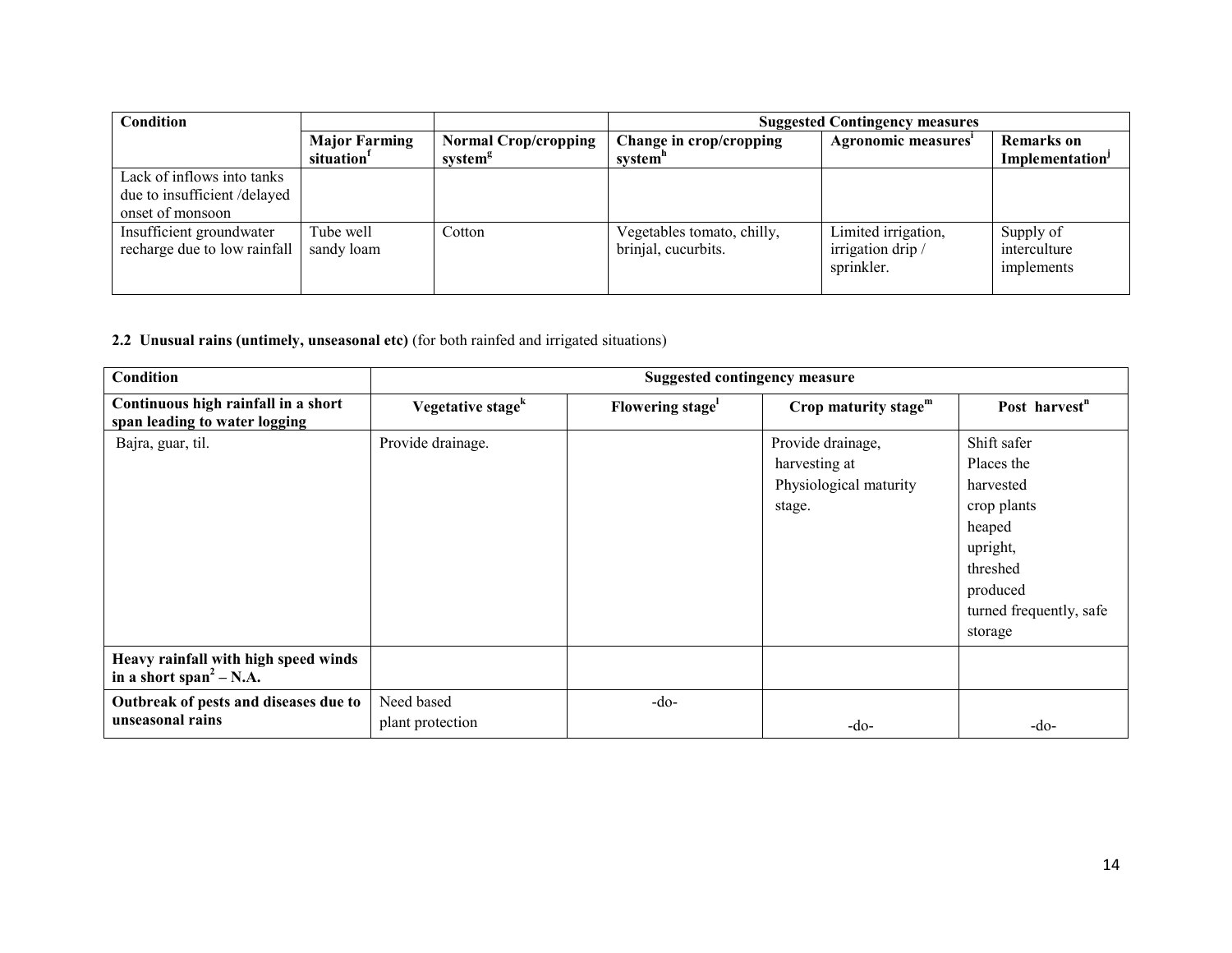#### 2.3 Floods-- N.A.

| <b>Condition</b>                                            | Suggested contingency measure" |                         |                    |            |  |  |
|-------------------------------------------------------------|--------------------------------|-------------------------|--------------------|------------|--|--|
| Transient water logging/ partial<br>inundation <sup>1</sup> | Seedling / nursery stage       | <b>Vegetative stage</b> | Reproductive stage | At harvest |  |  |
| Continuous submergence                                      |                                |                         |                    |            |  |  |
| for more than 2 days <sup>2</sup>                           |                                |                         |                    |            |  |  |
| Sea water intrusion <sup>3</sup>                            |                                |                         |                    |            |  |  |

# 2.4 Extreme events: Heat wave / Cold wave/Frost/ Hailstorm /Cyclone

| <b>Extreme event type</b>     | Suggested contingency measure <sup>r</sup> |                      |                                  |            |  |  |
|-------------------------------|--------------------------------------------|----------------------|----------------------------------|------------|--|--|
|                               | Seedling / nursery stage                   | Vegetative stage     | <b>Reproductive stage</b>        | At harvest |  |  |
| <b>Heat Wave</b> <sup>p</sup> | Life saving irrigation                     | Spraying of thiourea | Spraying of thiourea + $FeSO4$   |            |  |  |
| $Crop1 - Bajra$               |                                            |                      | or KCI / $K_2SO_4$ + urea spray. |            |  |  |
| $Crop2 - Guar$                |                                            |                      |                                  |            |  |  |
| $Crop3 - Til$                 |                                            |                      |                                  |            |  |  |
| Cold wave <sup>q</sup>        | N.A.                                       |                      |                                  |            |  |  |
| Frost                         | N.A.                                       |                      |                                  |            |  |  |
| Hailstorm                     | N.A.                                       |                      |                                  |            |  |  |
| Cyclone                       | N.A.                                       |                      |                                  |            |  |  |

Contingent strategies for Livestock, Poultry & Fisheries

2.5.1 Livestock

|                              | <b>Suggested contingency measures</b> |                                                                                                                                                   |                                                                |  |
|------------------------------|---------------------------------------|---------------------------------------------------------------------------------------------------------------------------------------------------|----------------------------------------------------------------|--|
|                              | Before the event <sup>s</sup>         | During the event                                                                                                                                  | After the event                                                |  |
| <b>Drought</b>               |                                       |                                                                                                                                                   |                                                                |  |
| Feed and fodder availability | Provide Enough feed & fodder          | Provide sufficient feed & fodder along with<br>mineral mixture. Harvest and use all failed crop<br>material as fodder. Use MNB, urea treatment of | Provide sufficient feed & fodder<br>along with mineral mixture |  |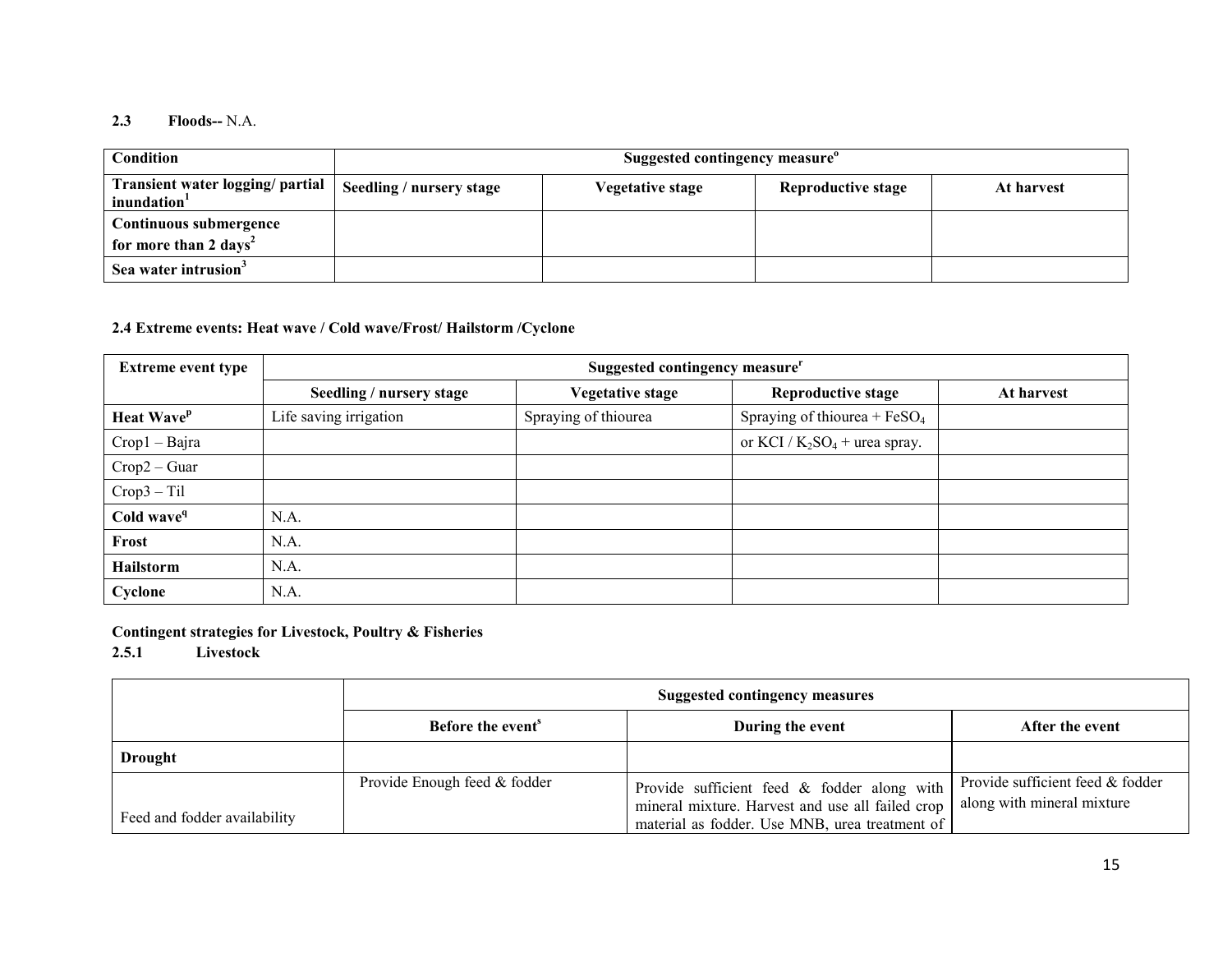|                                |                                                                  | poor fodder                                                                                                                   |                                                        |
|--------------------------------|------------------------------------------------------------------|-------------------------------------------------------------------------------------------------------------------------------|--------------------------------------------------------|
|                                |                                                                  |                                                                                                                               |                                                        |
| Drinking water                 | Enough water for drinking                                        | Provide sufficient water along with mineral<br>mixture. Hygiene and sanitation, avoid<br>wallowing of animals in water bodies | Provide sufficient water along with<br>mineral mixture |
| Health and disease management  |                                                                  | Vaccinate against contagious diseases,<br>organization of mass animal health camps                                            | Vaccinate against contagious<br>diseases               |
| <b>Floods</b>                  |                                                                  |                                                                                                                               |                                                        |
|                                | Provide Enough feed & fodder.<br>Don't allow animals for grazing | Provide dry fodder and feed in sufficient amount                                                                              | Provide dry fodder and feed in<br>sufficient amount    |
| Feed and fodder availability   |                                                                  |                                                                                                                               |                                                        |
| Drinking water                 |                                                                  | Provide safe drinking water, maintain sanition                                                                                | Provide safe drinking water                            |
| Health and disease management  | Vaccination against endemic diseases                             | Organization of mass animal health camp,<br>Spraing of fly repellents                                                         | Deworming, proper disposal of<br>dead animals          |
| Cyclone                        |                                                                  |                                                                                                                               |                                                        |
| Heat wave and cold wave        |                                                                  |                                                                                                                               |                                                        |
|                                | Normal condition                                                 | Cover the shelter from north side/west side and<br>use heaters/coolers, Grazing during morning and<br>evening time            | Normal condition                                       |
| Shelter/environment management |                                                                  |                                                                                                                               |                                                        |
| Health and disease management  | Normal condition                                                 | Vaccinate against diseases                                                                                                    | Normal condition                                       |

<sup>s</sup> based on forewarning wherever available

# 2.5.2 Poultry

| Suggested contingency measures | Convergence/linkages with ongoing<br>programs, if any |
|--------------------------------|-------------------------------------------------------|
|--------------------------------|-------------------------------------------------------|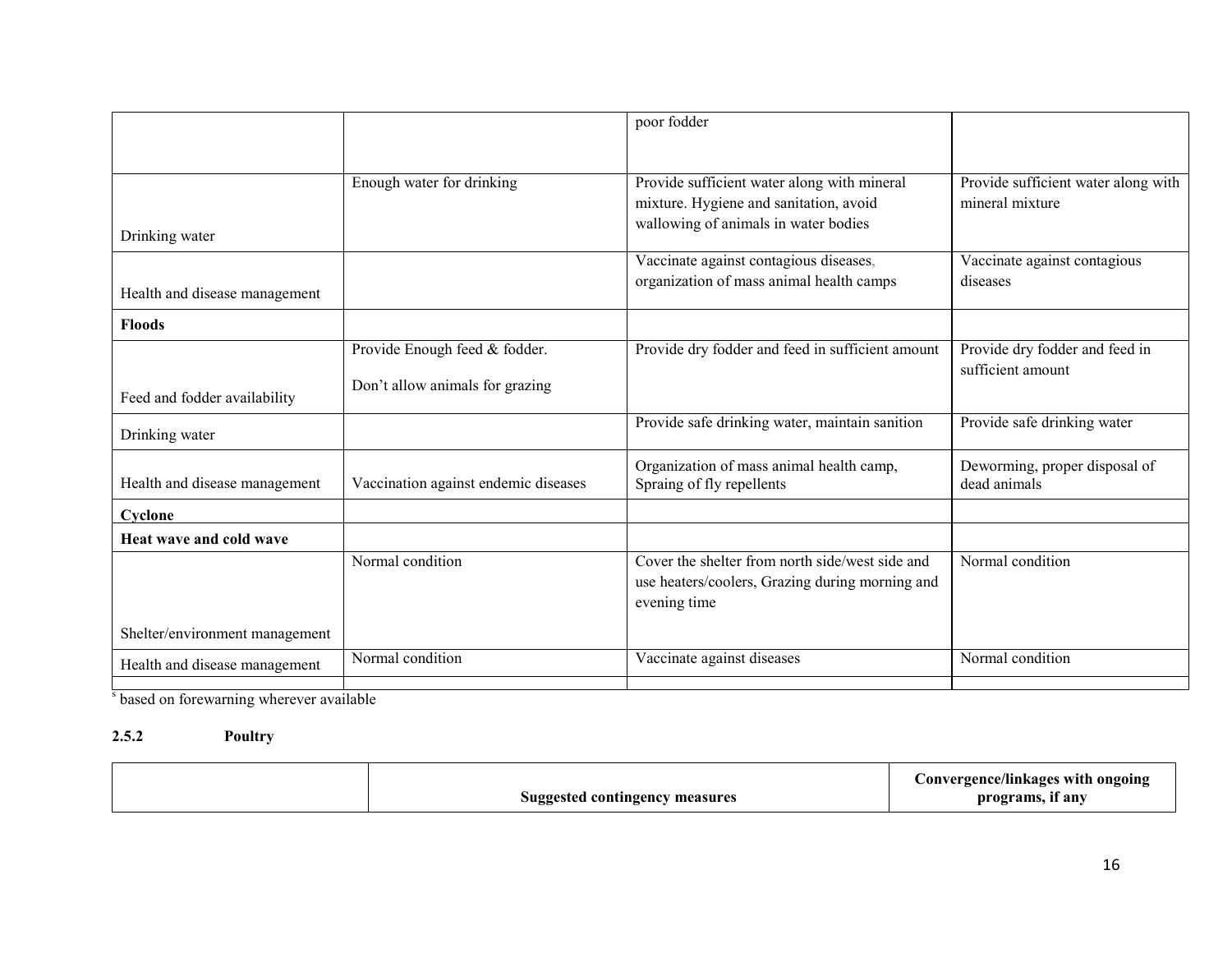|                                | Before the event <sup>a</sup>                   | During the event                                          | After the event                                        |                              |
|--------------------------------|-------------------------------------------------|-----------------------------------------------------------|--------------------------------------------------------|------------------------------|
|                                |                                                 |                                                           |                                                        |                              |
| <b>Drought</b>                 |                                                 |                                                           |                                                        |                              |
| Shortage of feed ingredients   | Provide Enough feed,<br>store house hold grains | Provide sufficient<br>feed along with<br>mineral mixture  | Provide sufficient feed<br>along with mineral mixture  | Provide Enough feed          |
|                                | Enough water for drinking                       | Provide sufficient<br>water along with<br>mineral mixture | Provide sufficient water<br>along with mineral mixture | Enough water for drinking    |
| Drinking water                 |                                                 |                                                           |                                                        |                              |
| Health and disease management  |                                                 | Vaccinate against<br>contagious diseases                  | Vaccinate against<br>contagious diseases               |                              |
| <b>Floods</b>                  |                                                 |                                                           |                                                        |                              |
| Shortage of feed ingredients   | Provide Enough feed &<br>fodder                 | Provide dry fodder<br>and feed in<br>sufficient amount    | Provide dry fodder and<br>feed in sufficient amount    | Provide Enough feed & fodder |
|                                |                                                 | Provide safe                                              | Provide safe drinking                                  |                              |
| Drinking water                 |                                                 | drinking water                                            | water                                                  |                              |
| Health and disease management  |                                                 |                                                           |                                                        |                              |
| Cyclone                        |                                                 |                                                           |                                                        |                              |
| Shortage of feed ingredients   |                                                 |                                                           |                                                        |                              |
| Drinking water                 |                                                 |                                                           |                                                        |                              |
| Health and disease management  |                                                 |                                                           |                                                        |                              |
| Heat wave and cold wave        |                                                 |                                                           |                                                        |                              |
| Shelter/environment management | Normal condition                                | Cover the shelter<br>from north side/west<br>side and use | Normal condition                                       | Normal condition             |